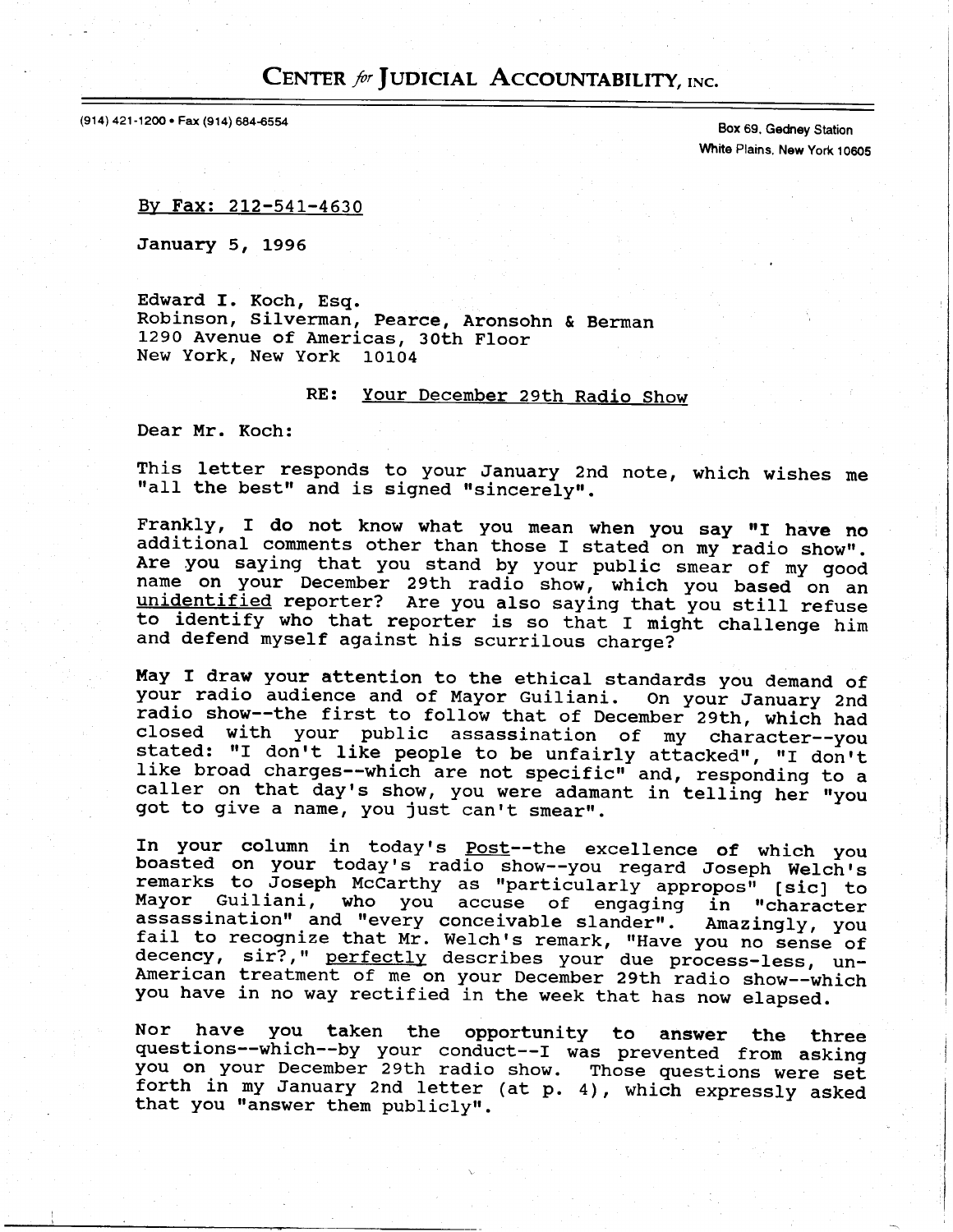Edward Koch, Esg. Page Two January 5, 1996

By contrast, in the same week that has elapsed, Mayor Guiliani has instructed the Executive Director ana Chairman of his Advisory Committee on the Judiciary to meet with us on the issues raised by those questions.

Since you take so much pride in having established what you call the "merit selection" process in this City, we invite you that<br>provide the Mayor's Advisory Committee on the Judiciary with the benefit of your "voice of reason" response to those three questions--which will be a focal issue at our upcoming meeting questions--which will be a focal issue at our upcoming meeting.<br>For your convenience, I repeat them as follows:

1. Since judges are public servants--who serve the public and are paid for by them--why should judicial screening be a "behindclosed-doors" process with the public given no <u>no</u> opportunity to know the identity a<br>qualifications of applicants for judici<br>office? opportunity to know the identity and

- 2. How can the public independently verify that<br>a judicial screening panel is adhering to "merit selection" principles if it keeps confidential all information about the "pool"<br>of applicants who have applied to it for judicial positions and all information about the reconmendees it has forwarded to the mayor--even their names--and when the public is deprived of even the applications of the<br>judicial nominees the mayor appoints?
- 3. What justification is there for denying the public access to the applications filed by Mayor Guiliani's judicial nominees with his screening committee--or the applications filed with screening panels by judicial nominees appointed by Mayor Oinkins and yourself?

Because you think so highly of the Fund/Committee for Modern<br>Courts which--on your January 2nd radio show--you touted as "accepted by everybody in the city and state as telling it as it<br>is with respect to judges, the judiciary, and appointments", I am<br>forwarding a copy of this correspondence to it. That way, it too<br>may contribute its views t